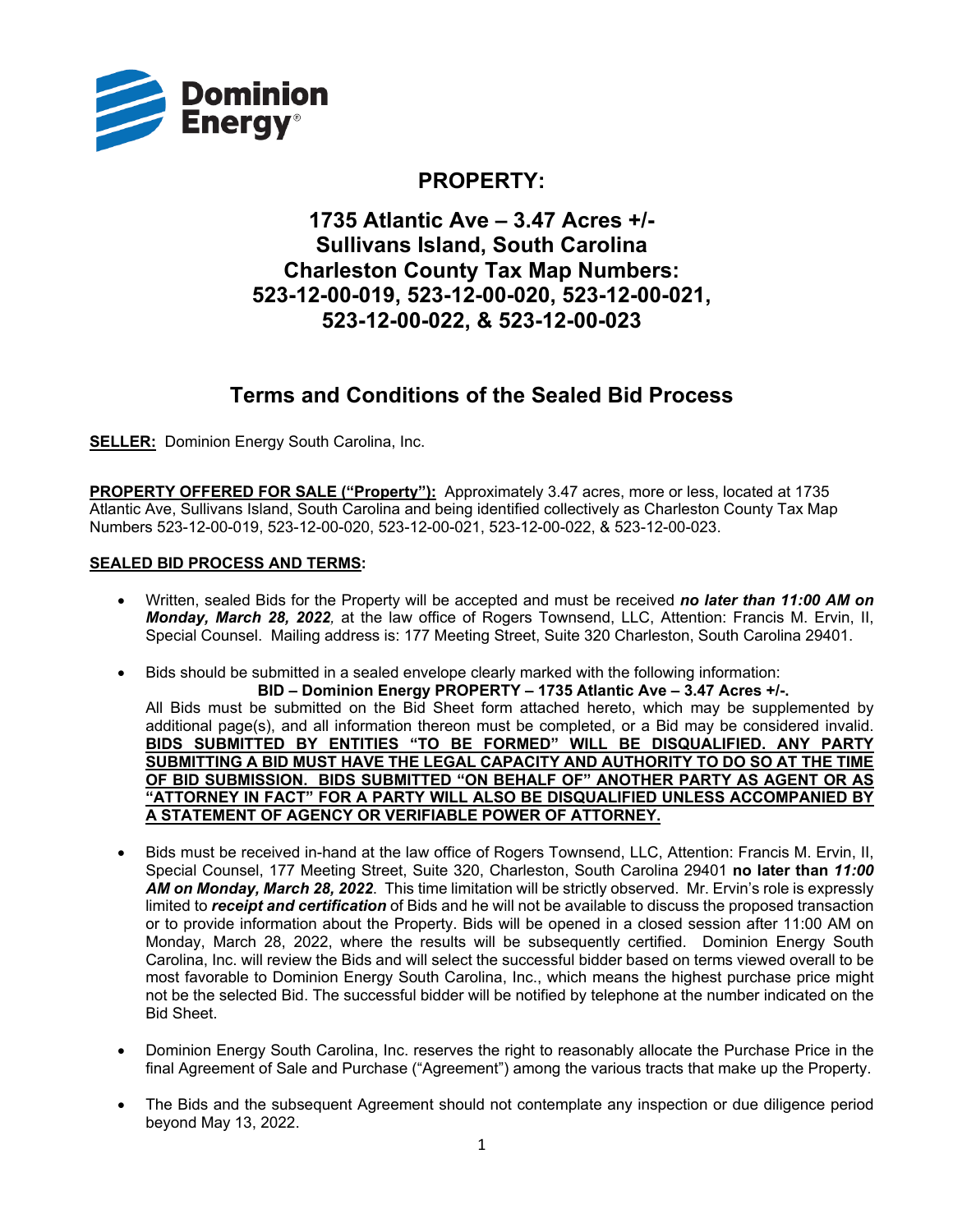- The Bids and the subsequent Agreement will provide for a closing to occur within ten (10) days of the expiration of the inspection period, or approval from the South Carolina Public Service Commission, whichever is later.
- A pro-forma Agreement of Sale and Purchase (the "Agreement") will be available for review at www.DominionEnergySC.com/realestate commencing on March 7, 2022. Unless otherwise agreed, the Agreement **shall not** be modified other than for completion of party/transaction specific information such as purchaser name, purchaser contact information (including counsel contact information), and purchase price, including any allocation of the purchase price, in such areas indicated in the pro-forma Agreement. A completed, execution form of the Agreement will be provided to the successful bidder at the email address noted on the Bid Sheet and must be timely signed and delivered to the law office of Rogers Townsend, LLC Attention: Francis M. Ervin, II, Special Counsel, 177 Meeting Street, Suite 320 Charleston, South Carolina 29401, together with the required earnest money, by the successful bidder, no later than five days after being provided the completed execution version, unless otherwise extended by written mutual agreement of both parties. Attempted modifications to the Agreement may result in disqualification of the successful Bid. Wiring instructions for the required earnest money will be included in the email transmission to the successful bidder as well as the Agreement. The required earnest money deposit will be 10% of the successful Bid amount.
- **Dominion Energy reserves the right to accept or reject any and all offers, for any reason or no reason in its sole discretion, and nothing contained herein shall be construed so as to impair such right.**

**AGREEMENT OF SALE AND EARNEST MONEY DEPOSIT:** The successful bidder forfeits and waives any and all rights to the Property in the event that the Agreement is not timely signed and delivered or the required Earnest Money is not timely delivered, as expressed above, and any other bidder may be contacted to consummate the sale at Dominion Energy South Carolina, Inc.'s sole discretion. The only binding agreement between Dominion Energy South Carolina, Inc. and the successful bidder shall be that as expressly set forth in the fully executed Agreement. Any other agreements, warranties, or representations, implied or otherwise, are disclaimed by Dominion Energy South Carolina, Inc.

#### **CLOSING:**

#### **The Closing will occur in accordance with Dominion Energy South Carolina Inc.'s selection of the successful bid.**

- The inspection period shall commence upon the delivery of a fully executed Agreement to Dominion Energy South Carolina, Inc. from the successful bidder and shall expire no later than May 13, 2022. Seller will be responsible for the cost of deed preparation, and documentary stamp fees. Property taxes, municipal fees, utility charges (to the extent applicable) will be prorated as of the date of Closing. The closing of the Property will occur within ten (10) days of the expiration of the inspection period or approval from the Public Service Commission of South Carolina, whichever is later.
- Closing is contingent upon approval of sale by the Public Service Commission of South Carolina, and the Parties agree to delay Closing until the required approval is received. In the event that such approval is withheld, Dominion Energy South Carolina, Inc. shall have the right to terminate the Agreement, return any earnest money tendered pursuant to the Agreement, and the successful bidder shall not be entitled for reimbursement for any loss, cost or expense associated with or under the Agreement.

**TITLE:** Dominion Energy South Carolina, Inc. will convey title by limited warranty deed (the "Deed"), subject to all existing reservations, encroachments covenants, restrictions, easements, rights-of-way, zoning, governmental regulations, land use regulations, and other matters of record or as shown on a current plat of the Property and other plats of record, or conditions which may be revealed by a visual inspection of the Property.

**NO WARRANTY:** Dominion Energy South Carolina, Inc. has not made, does not make and specifically negates and disclaims, other than the limited warranty contained in the Deed, any representations, warranties, promises, covenants, agreements or guaranties of any kind or character whatsoever, whether express or implied, oral or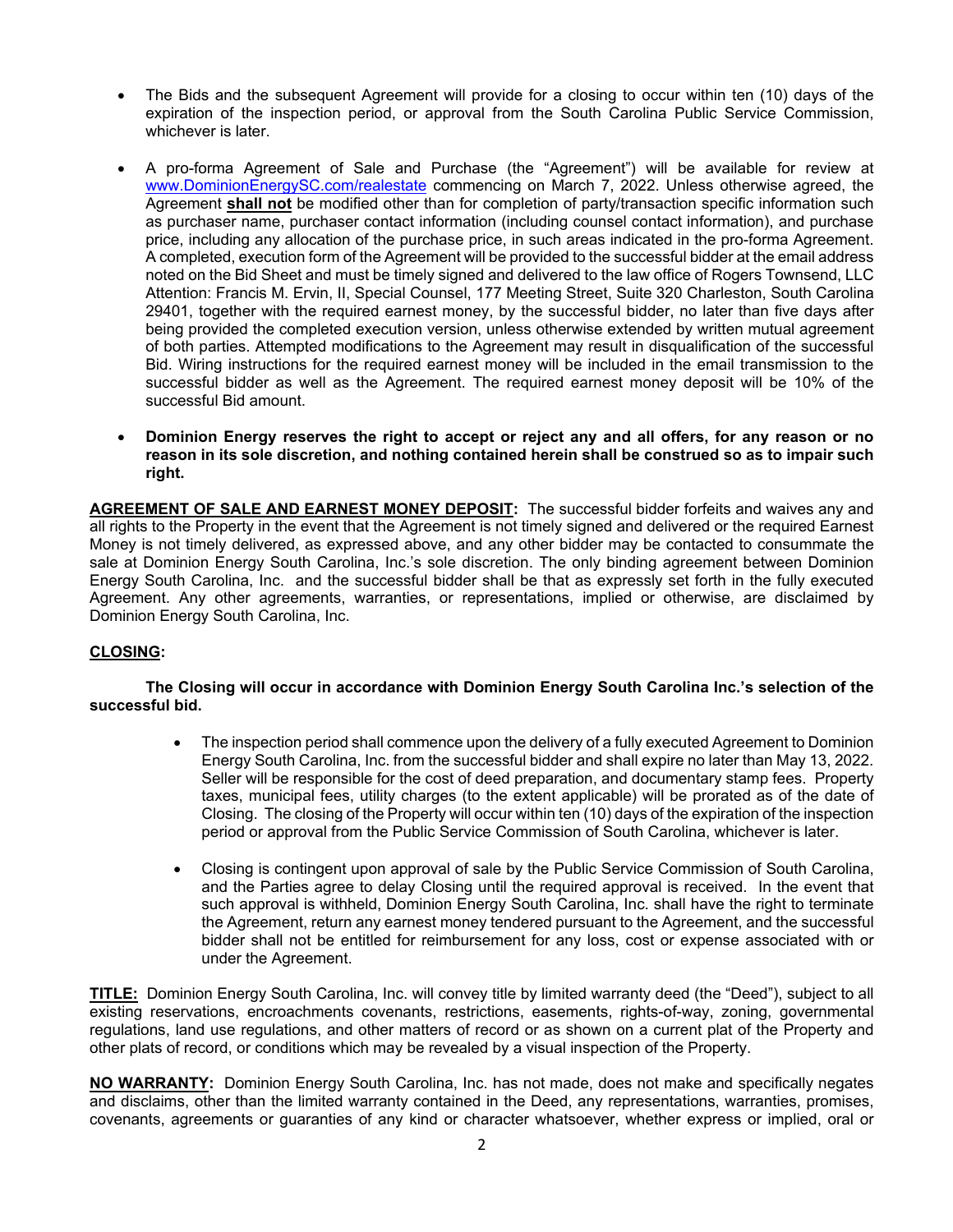written, past, present or future, of, as to, concerning or with respect to (a) the value, nature, quality or condition of the Property, including, without limitation, the water, soil and geology; (b) the suitability of the Property for any and all activities and uses which grantee or anyone else may conduct thereon; (c) the compliance of or by the Property or its operation with any laws, rules, ordinances or regulations of any applicable governmental authority or body; (d) the habitability, merchantability, marketability, profitability or fitness for a particular purpose of the Property; or (e) any other matter with respect to the Property, and specifically, that Dominion Energy South Carolina, Inc. has not made, does not make and specifically disclaims any representations regarding compliance of the Property with any environmental protection, pollution or land use laws, rules, regulations orders or requirements, including solid waste, or the disposal, removal or existence, adjacent, near, in or on the Property, of any hazardous substance. Any conveyance of the Property is made on an "as-is" condition and basis with all faults. The successful bidder will be required to release and hold Dominion Energy South Carolina, Inc. and its successors and assigns harmless from any responsibility or obligations with respect to compliance of the Property with any environmental laws or the disposal or existence, adjacent, near, in or on the Property, of any hazardous substance.

**BROKERAGE FEE:** Buyer shall be responsible for payment of the fees of any brokerage or other real estate advisor or attorney that he/she/it has engaged in association with this transaction.

**BUYER MUST VERIFY:** All information provided herein is believed to be correct but should be verified by Bidder. Dominion Energy South Carolina, Inc. will be holding open houses on the Property on March 4, and March 11, 2022 to provide potential bidders access to the Property. Personal on-site inspection of the Property is recommended prior to submission of a Bid. The failure of any Bidder to inspect or to be fully informed as to the Property will not constitute grounds for any claim or demand for adjustment or withdrawal of bid, offer or Earnest Money deposit after its opening tender.

**CONTACT:** Dominion Energy South Carolina, Inc. Real Estate Department (D112) 220 Operation Way Cayce, SC 29033-3701 (803)217-9171 www.DominionEnergySC.com/realestate

**AGREEMENT CONTROLS.** The information contained in this Terms and Conditions of Sealed Bids Process is intended to be brief in nature and reflects certain limited terms and conditions upon which a binding agreement may be entered into between the successful bidder and Dominion Energy South Carolina, Inc. It is not exhaustive, and the Agreement will contain terms, conditions, and requirements not expressly set forth herein. In the event of any inconsistency between this document, and the Agreement, the Agreement shall control.